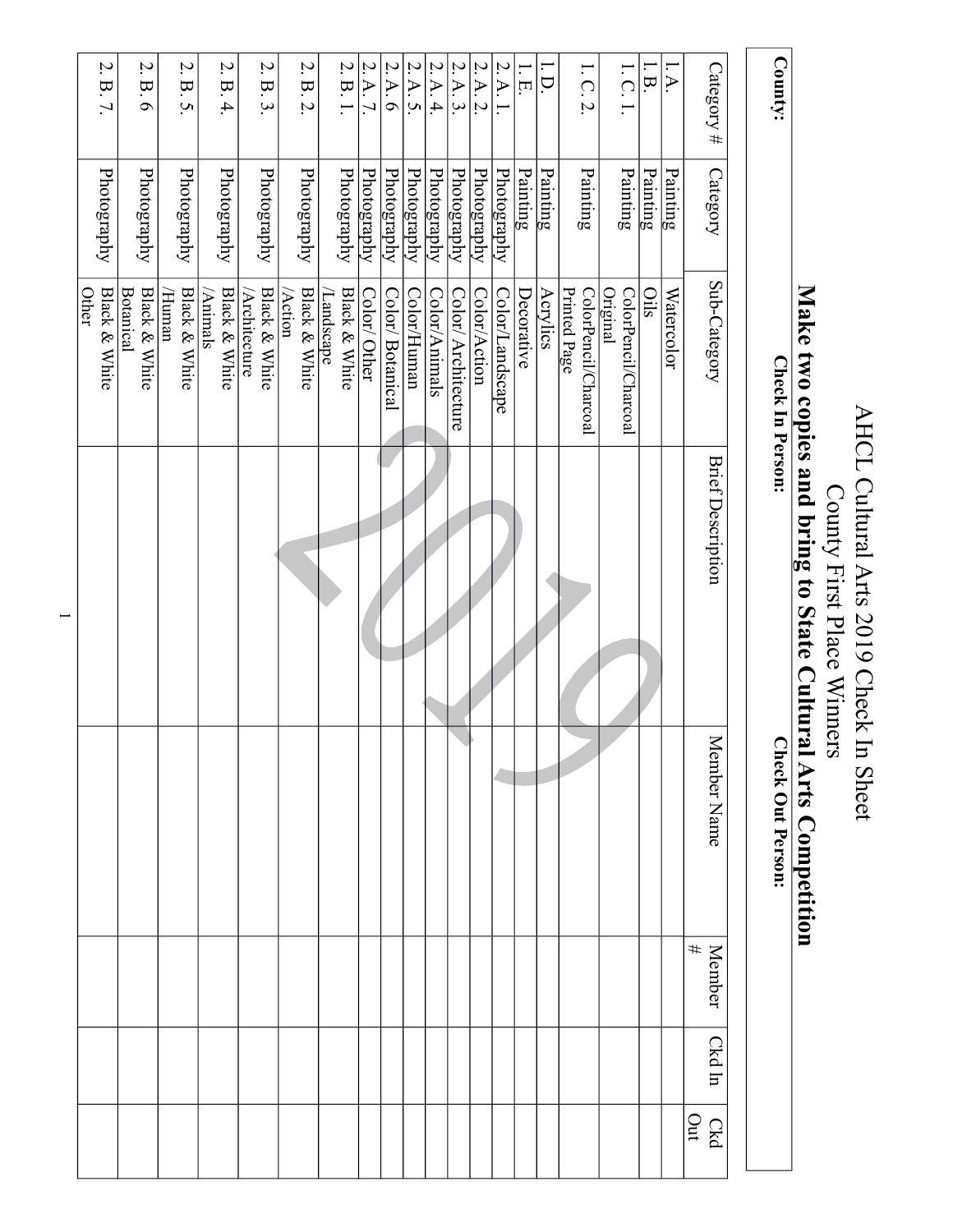| 5. D.                     | 5. C.                     | 5. B.                     | 5.A.                      | 4. C. 2                         | 4. C. 1.                       | 4. B.         | 4.A.2.             | $4.A$               | 3. F       | 3.E                | $\mathfrak{a}$ .<br>D.  | $3.\overline{C}$ | 3. B. 3.                  | 3. B. 2.           | 3. B. 1.         | 3.A.3                       | 3.A.2               | 3.A.1             | 2.C.2                                          | 2. C. 1.            |
|---------------------------|---------------------------|---------------------------|---------------------------|---------------------------------|--------------------------------|---------------|--------------------|---------------------|------------|--------------------|-------------------------|------------------|---------------------------|--------------------|------------------|-----------------------------|---------------------|-------------------|------------------------------------------------|---------------------|
| Heritage<br><b>Skills</b> | <b>Skills</b><br>Heritage | <b>Skills</b><br>Heritage | <b>Skills</b><br>Heritage | Handstitchery                   | Handstitchery                  | Handstitchery | Handstitchery      | Handstitchery       | Fiber Arts | Fiber Arts         | Fiber Arts              | Fiber Arts       | Fiber Arts                | Fiber Arts         | Fiber Arts       | Fiber Arts                  | Fiber Arts          | Fiber Arts        | $\frac{\text{Photography}}{8 \times 10}$       | Photography<br>0IX8 |
| Stuffed<br>Animals/Balls  | Candlewicking             | Decoupage                 | <b>Basketry</b>           | <b>Cross Stitch</b><br>/Stamped | <b>Cross Stitch</b><br>Counted | Embroidery    | Needlepoint/Fabric | Needlepoint/Plastic | Other      | Machine Embroidery | $\overline{\text{sum}}$ | Weaving          | Crochet<br>Blanket/Afghan | Crochet/Decorative | Crochet/Wearable | Knitting/<br>Blanket/Afghan | Knitting/Decorative | Knitting/Wearable | <b>Silhouettes</b><br><b>Black &amp; White</b> | Color/Silhouettes   |
|                           |                           |                           |                           |                                 |                                |               |                    |                     |            |                    |                         |                  |                           |                    |                  |                             |                     |                   |                                                |                     |
|                           |                           |                           |                           |                                 |                                |               |                    |                     |            |                    |                         |                  |                           |                    |                  |                             |                     |                   |                                                |                     |
|                           |                           |                           |                           |                                 |                                |               |                    |                     |            |                    |                         |                  |                           |                    |                  |                             |                     |                   |                                                |                     |
|                           |                           |                           |                           |                                 |                                |               |                    |                     |            |                    |                         |                  |                           |                    |                  |                             |                     |                   |                                                |                     |
|                           |                           |                           |                           |                                 |                                |               |                    |                     |            |                    |                         |                  |                           |                    |                  |                             |                     |                   |                                                |                     |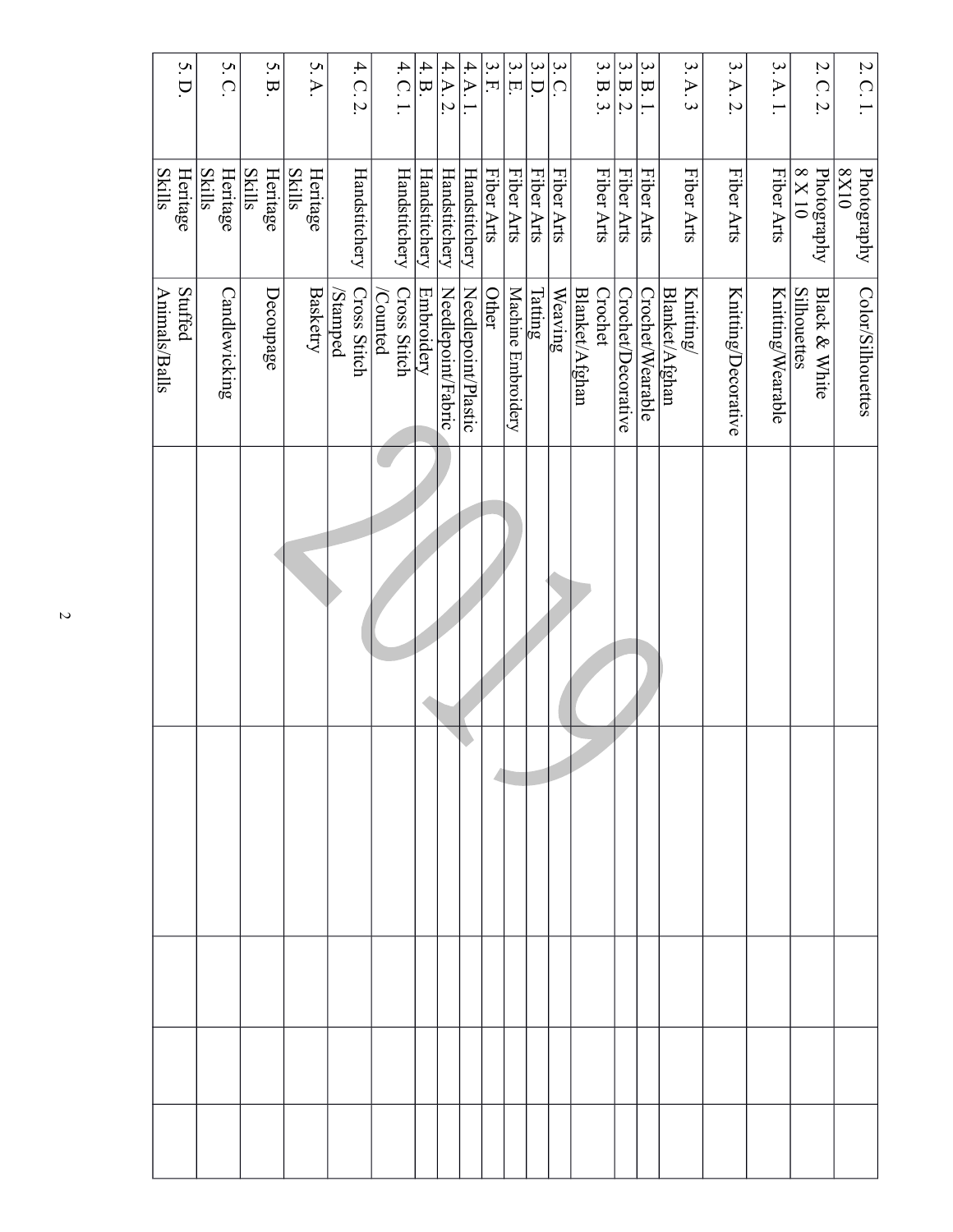| 14.A           | $\Xi$     | $\overline{z}$ | $\overline{\phantom{0}}$ | $10.E.2.$                       |           | $10.E.1.$        | $10.$ D. $\,$  | 10.C.          | 10. B.      | 10.A          | 9. C.                       | $9. \, \mathrm{B}$ | $\frac{9}{9}$ | $8.\,\mathrm{B}$ | 8.A.3.                                           | $8.A.2.$          | $8.\,\mathrm{A}.$ | 7.<br>$\overline{\Pi}$ | 7.<br>D.                    | Ζ.<br>$\lvert \Omega \rvert$<br>$\omega$ | 7. C. 2.    | 7. C. 1.                               | 7. B. 3.               | 7. B. 2.       | 7. B. 1.           | $\overline{A}.3$  | $\blacktriangleright$<br>$\mathcal{A}$ | $7.A.1.$                               | 6.B.               | 6. A.              |
|----------------|-----------|----------------|--------------------------|---------------------------------|-----------|------------------|----------------|----------------|-------------|---------------|-----------------------------|--------------------|---------------|------------------|--------------------------------------------------|-------------------|-------------------|------------------------|-----------------------------|------------------------------------------|-------------|----------------------------------------|------------------------|----------------|--------------------|-------------------|----------------------------------------|----------------------------------------|--------------------|--------------------|
| Paper Crafts   | Gourd Art | <b>Beading</b> | Jewelry                  | Holiday                         |           | Holiday          | <b>Holiday</b> | <b>Holiday</b> | Holiday     | Holiday       | <b>Sewing</b><br>Charitable | $\frac{1}{2}$      | Clothing      | Writing          | $\overline{\text{Writing}}$                      | Writing           | Writing           | Quilting               | $\overline{\text{Quiling}}$ | Quilting                                 | Quilting    | $\overline{\overline{\text{Quiling}}}$ | $\overline{Q}$ uilting | Quilting       | Quilting           | $\rm{Quiling}$    | Quilting                               | $\overline{\overline{\text{Quiling}}}$ | Recycled<br>Crafts | Recycled<br>Crafts |
| Greeting Cards |           |                |                          | Decorative<br><b>Christmas/</b> | Ornaments | <b>Christmas</b> | Thanksgiving   | Halloween      | 4th of July | <b>Easter</b> | Preemie Gowns               | Hand Made          | Decorated     | Poetry           | $\operatorname{\mathrm{Ess}}\nolimits\mathbf{a}$ | Prose/Non-Fiction | Prose/Fiction     | Other                  | <b>Holiday</b>              | <b>Baby/Mixed</b>                        | Baby/Pieced | Baby/Appliquéd                         | Machine/Mixed          | Machine/Pieced | Machine/ Appliquéd | <b>Hand/Mixed</b> | Hand/Pieced                            | Hand/Appliquéd                         | Decorative         | Wearable           |
|                |           |                |                          |                                 |           |                  |                |                |             |               |                             |                    |               |                  |                                                  |                   |                   |                        |                             |                                          |             |                                        |                        |                |                    |                   |                                        |                                        |                    |                    |
|                |           |                |                          |                                 |           |                  |                |                |             |               |                             |                    |               |                  |                                                  |                   |                   |                        |                             |                                          |             |                                        |                        |                |                    |                   |                                        |                                        |                    |                    |
|                |           |                |                          |                                 |           |                  |                |                |             |               |                             |                    |               |                  |                                                  |                   |                   |                        |                             |                                          |             |                                        |                        |                |                    |                   |                                        |                                        |                    |                    |
|                |           |                |                          |                                 |           |                  |                |                |             |               |                             |                    |               |                  |                                                  |                   |                   |                        |                             |                                          |             |                                        |                        |                |                    |                   |                                        |                                        |                    |                    |